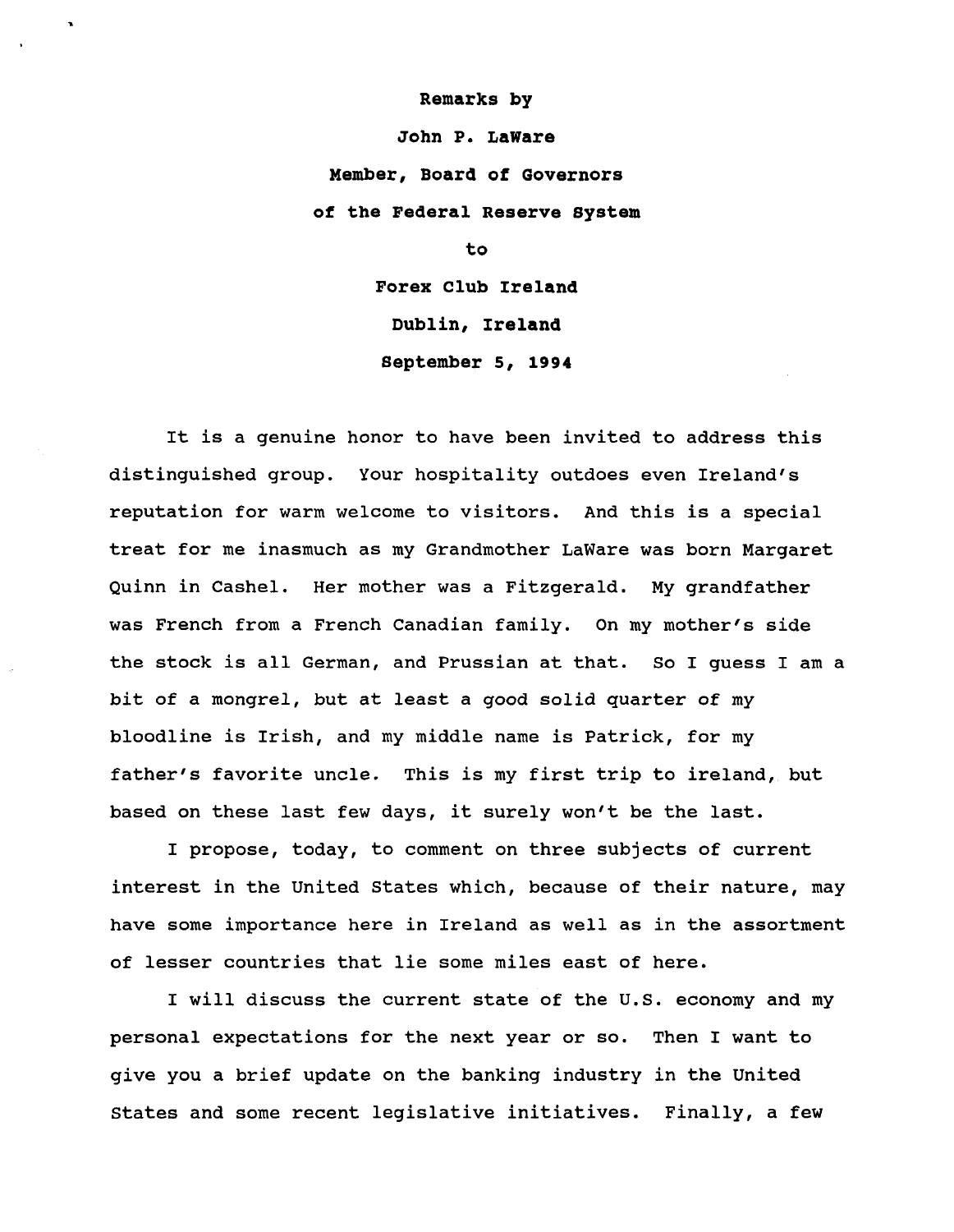**words about the current storm raging in my country over derivatives and their use and abuse.**

**The economy comes first as I guess it does inevitably for any central banker. The good news is that we are experiencing solid growth across the economy in general with a particularly good performance being turned in by steel, autos and capital goods. The bad news is that it may be growing a bit too fast. That worry has prompted us to snub the brakes a bit by raising short interest rates five times this year for a total of 1-3/4 percent on the federal funds rate and 1 percent on the Federal Reserve discount rate.**

**The conventional estimate is that the capacity of the economy is growing at about 2.5 percent at an annual rate. But the economy itself has been cooking along for the last two years at about a 3.5 percent growth rate, well in excess of increases in potential. A recovering economy can certainly grow faster than capacity increases for ten or twelve quarters, but if that condition goes on much longer than that, shortages begin to appear, creating just the right environment for price increases. Price increases inevitably lead to wage demands and then the inflation pot really begins to bubble.**

**This recovery from our 1991 slump has been a powerful one. There has been a genuine boom in capital spending with business fixed investment growing at an annual rate of 12 percent over the past two years. And there is an investment flavor in household or consumer spending as well. Construction of new homes is up 9% percent and motor vehicle sales are up 8% percent.**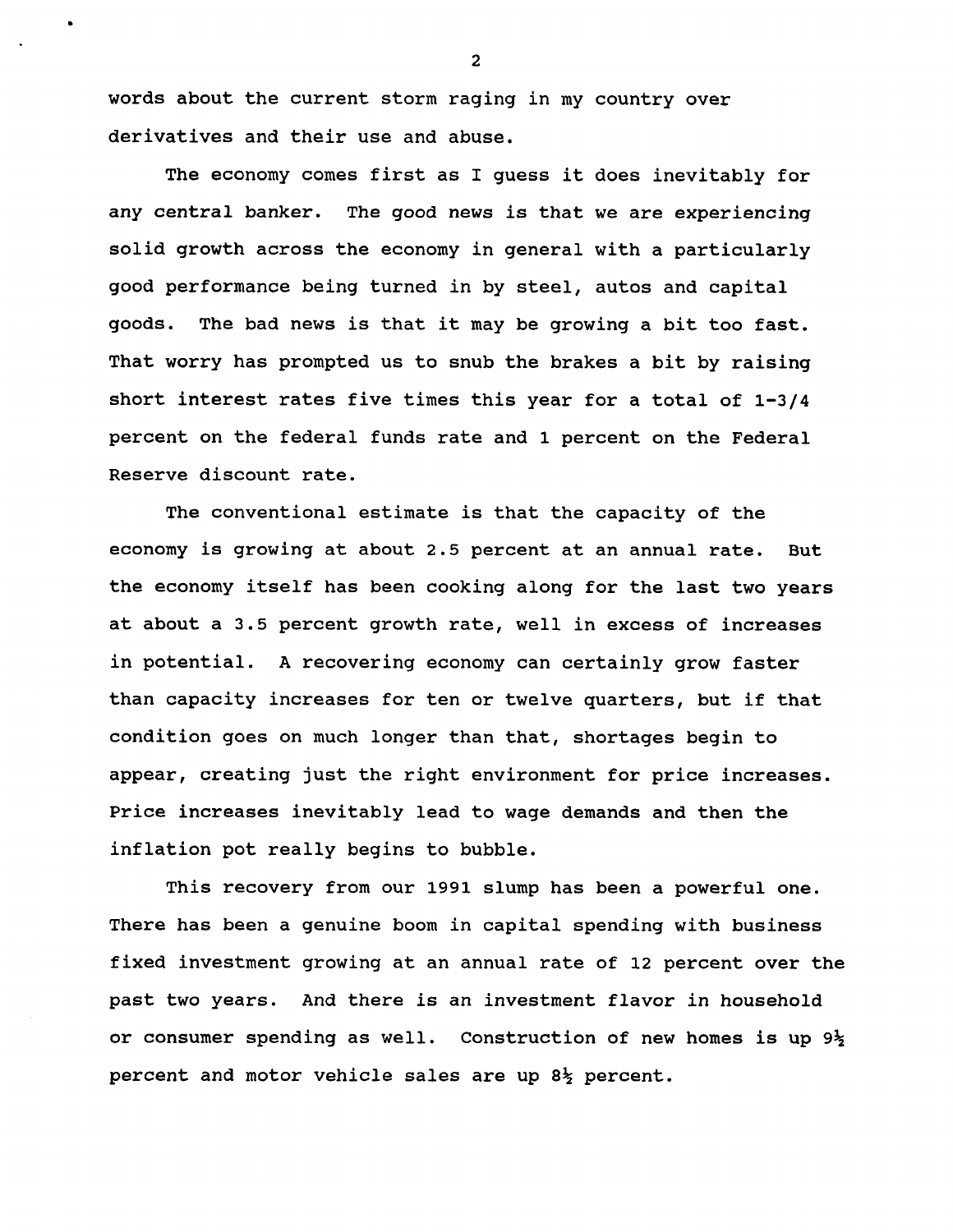**The effect of this healthy recovery on the labor market has been dramatic. From the second quarter of 1992 to the end of July 1994, nearly 4% million new jobs were created and unemployment dropped from 7% percent to 6.1 percent — which we calculate to be at or near the natural rate of unemployment.**

**At the same time consumer price inflation has fallen from 6% percent in 1990 to a bit under 3 percent most recently. And the core rate of inflation, that is excluding food and energy, is a bit under 3 percent for the first time since the mid-1960s.**

**Another favorable feature of the recovery has been the strengthening of corporate and household balance sheets. Tremendous debt had been taken on by individuals and businesses during the booming '80s and the servicing of that debt had become a real drag on economic growth. At the same time, banks were having loan problems which resulted in hundreds of bank failures and even threatened the survival of some of the very largest institutions.**

**Household debt service burden peaked in 1989 at 18 percent of income on an annual basis. That ratio has now been worked down to 16 percent through modest growth in incomes and more restraint in borrowing. However, in the past several months the increases in consumer debt have been robust reflecting increased confidence and the pressing need to satisfy pent up demand, replace old cars and appliances, and upgrade housing facilities.**

**On the asset side of the household balance sheet, housing prices are beginning to rise modestly and the recent interest rate structure has fostered mortgage refinancing, enabling many households to convert increased equity in real estate into cash.**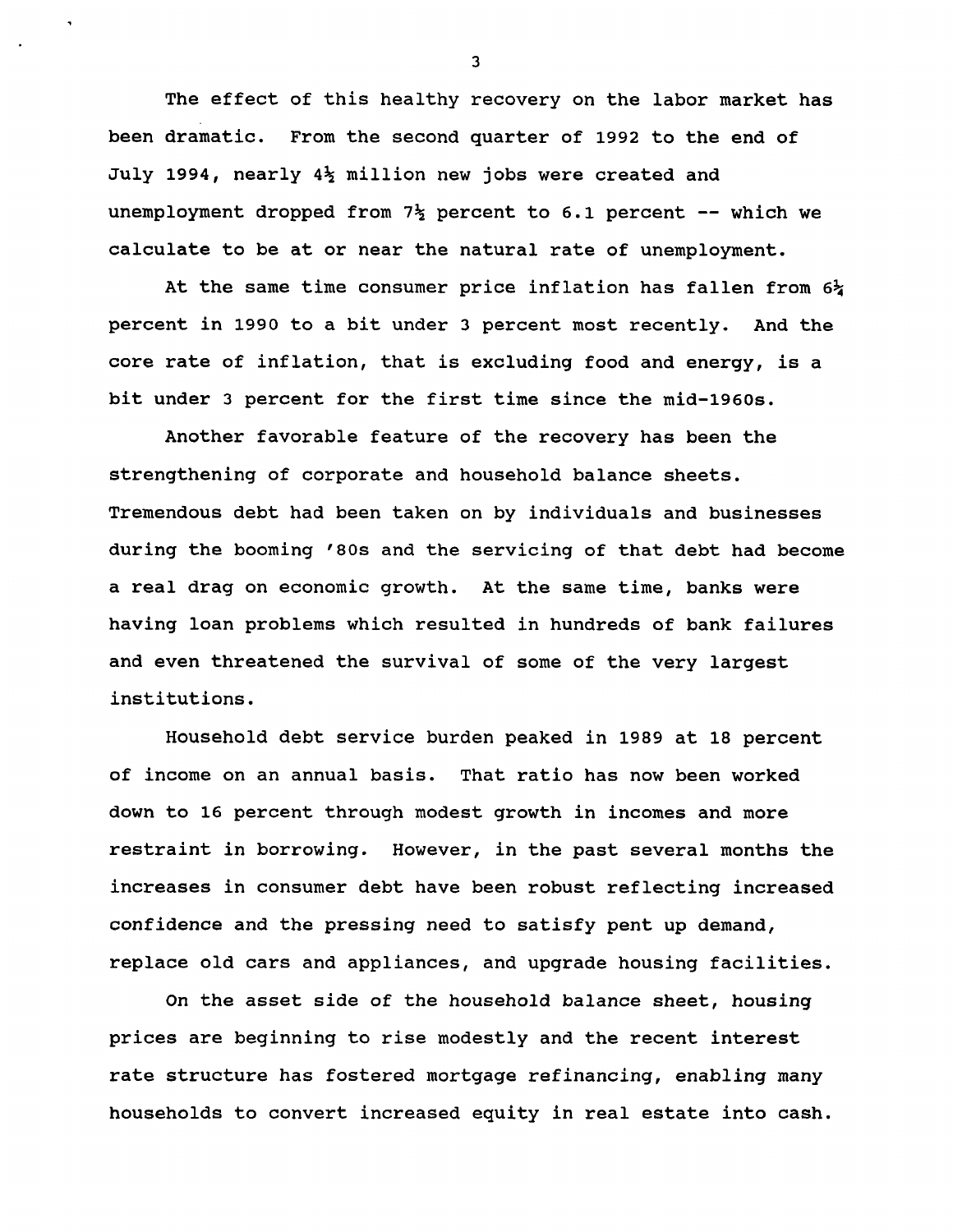**The gains in other asset values over the past several years have fortunately not been seriously offset by the decline in stock and bond prices in 1994.**

**While consumer spending over the past two years has increased at about a 3% percent annual rate, some of the urge to spend has undoubtedly been dampened by anxiety over job security. The United States has been experiencing an unprecedented wave of corporate restructuring — or re-engineering as it is now called — characterized by very large staff reductions. Unlike previous episodes of lay-offs, this one is not confined to production-line workers. To the contrary, this episode is characterized by a drive to improve the operating efficiency of corporations by reducing the number of management layers and broadening the span of control of managers from five or six direct reports to as many as eight or nine. Directors, at the same time have become less tolerant of lackluster performance by senior managers. So the casualties in the job market include chairmen, presidents, managing directors and chief financial officers in unprecedented numbers.**

**I believe the uncertainty about future job security may well have dampened to some extent consumer spending that might otherwise have been recorded. Indeed, retail sales have been sluggish in recent months, and I suspect this is particularly true of purchases which might require long-term commitments to financing. One indicator of that is the increasing popularity of leasing autos instead of purchasing. A two-year lease doesn't involve tying up a large amount of cash in a down payment, and you have the option of getting a new car every two years.**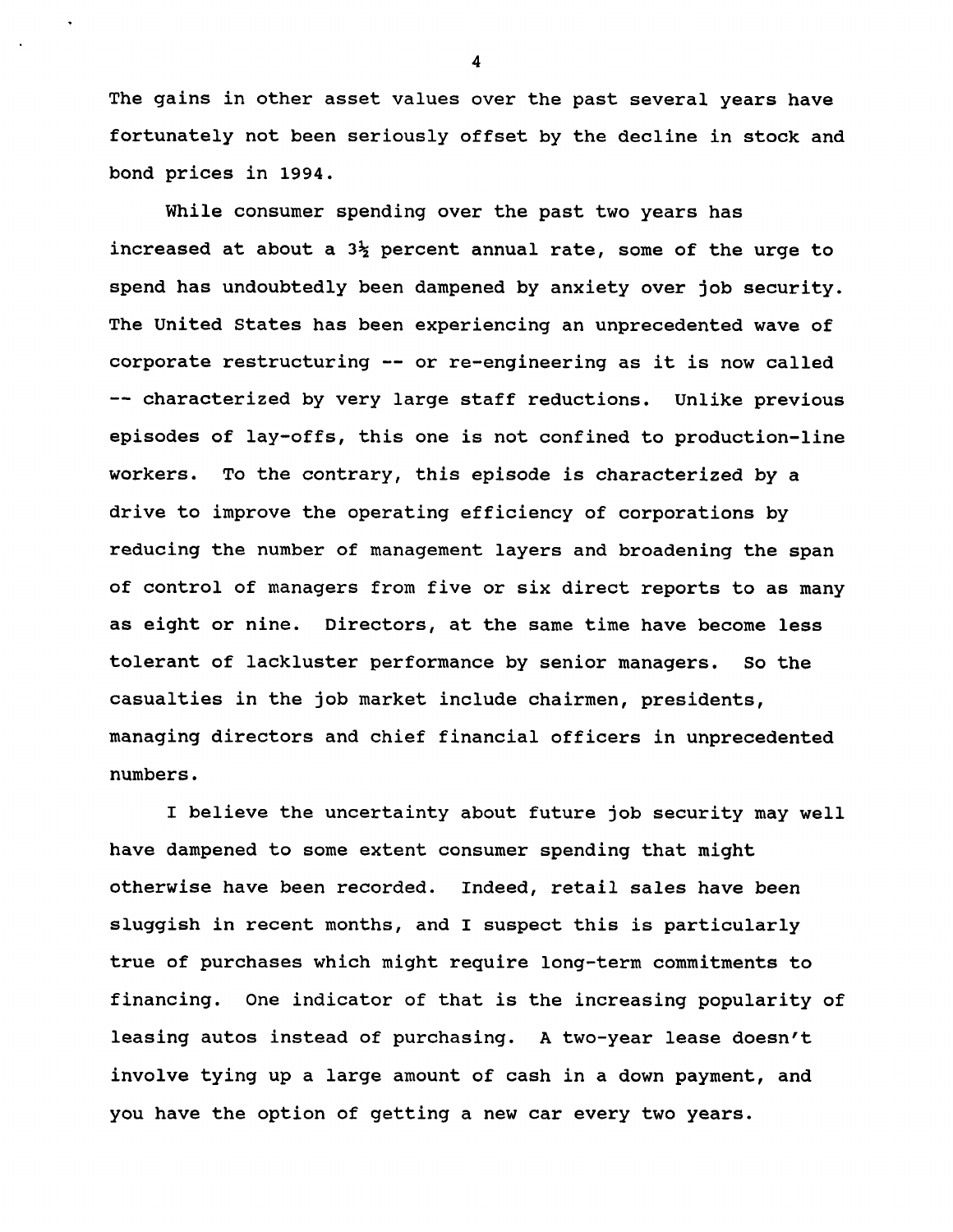**One of the most impressive and significant developments in the U.S. economy has been the surge in investment spending by businesses. Improved balance sheets, better profits and stronger cash flows have helped to increase equipment purchases at nearly a 17 percent annual rate over the last two years. Since much of this spending is for high technology equipment, it has helped raise productivity and increased efficiency. In fact, high tech office and computer equipment increased at a 60 percent rate last year and is expected to continue to increase this year although at a somewhat slower rate. This capital spending boom also includes more traditional types of industrial machinery and equipment as well. In fact, order backlogs for industrial machinery continue to grow.**

**The ability to finance these investments has been helped materially by the decline in our budget deficit from \$300 billion two years ago to what will probably be about \$200 billion this year. This, in turn, reduces the crowding out of private sector enterprises from capital markets to make room for the risk-free obligations of the government. That makes more capital available to the private sector.**

**With the dollar relatively cheap and United States products more competitive in world markets, in a quality sense, the export sector of the economy is likely to expand strongly in the next year or two as the economies of our principal trading partners move from recession to expansion. Canada, Japan, the U.K., Germany, France and Italy are important markets for U.S. products and their economic outlook is for better growth ahead albeit at markedly different rates. However, our trade deficit in goods**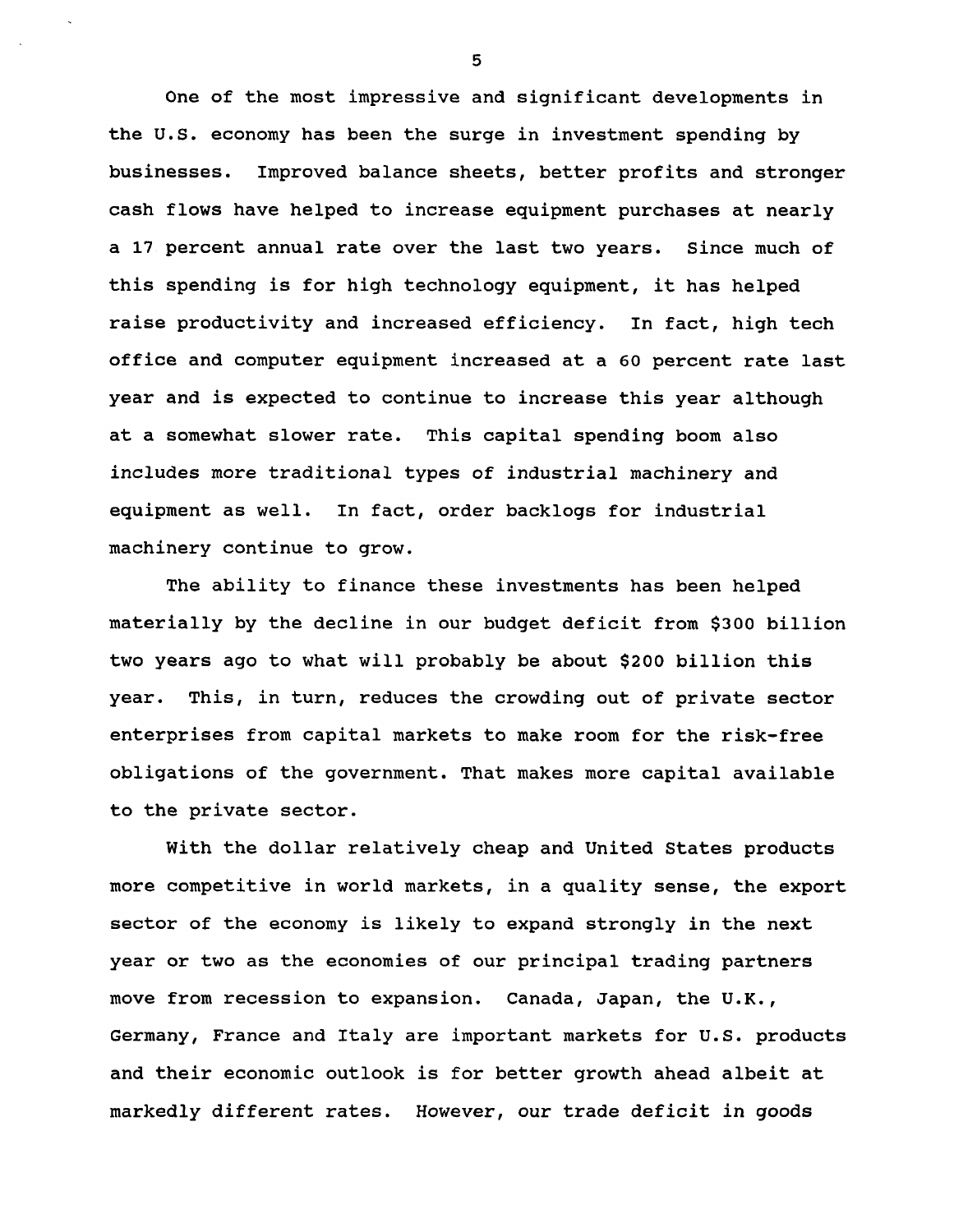**and services won't be reversed in the near term because we have a tendency to consume more than we produce and growing prosperity will support consumption of imports at ever higher levels.**

**To sustain this favorable picture and keep inflation under some degree of control, the Federal Reserve has been attempting to anticipate future developments and apply restraint before inflationary forces take over. The lag in the effect of monetary policy changes is thought to be at least 10 to 12 months. Therefore, current monetary policy moves are taken in light of our projections of economic conditions in the future. This posture tends to make the Fed very unpopular when we are tightening because the reasons are not yet apparent in the current statistics. To be sure, monetary policy is an art thinly disguised as a science, and it alone cannot achieve and maintain economic equilibrium. Fiscal policy is also an important element, and in a global economy and global marketplace, events and conditions elsewhere are increasingly important variables in the equation.**

**In my view, not necessarily shared by my colleagues, the rather robust rate of growth in the first half of 1994 will slow somewhat in the second half, but for the full year I expect real GDP growth to be about 3^ percent. Inflation will remain constrained during this year at a shade under 3 percent. My guess about 1995 is that the effects of 1994 monetary policy moves will slow the economy to a growth rate closer to potential and therefore less inflationary. That means real GDP growth for 1995 of about 2% percent. In that scenario, inflation may still creep up to about 3 percent due to forces already at work. But,**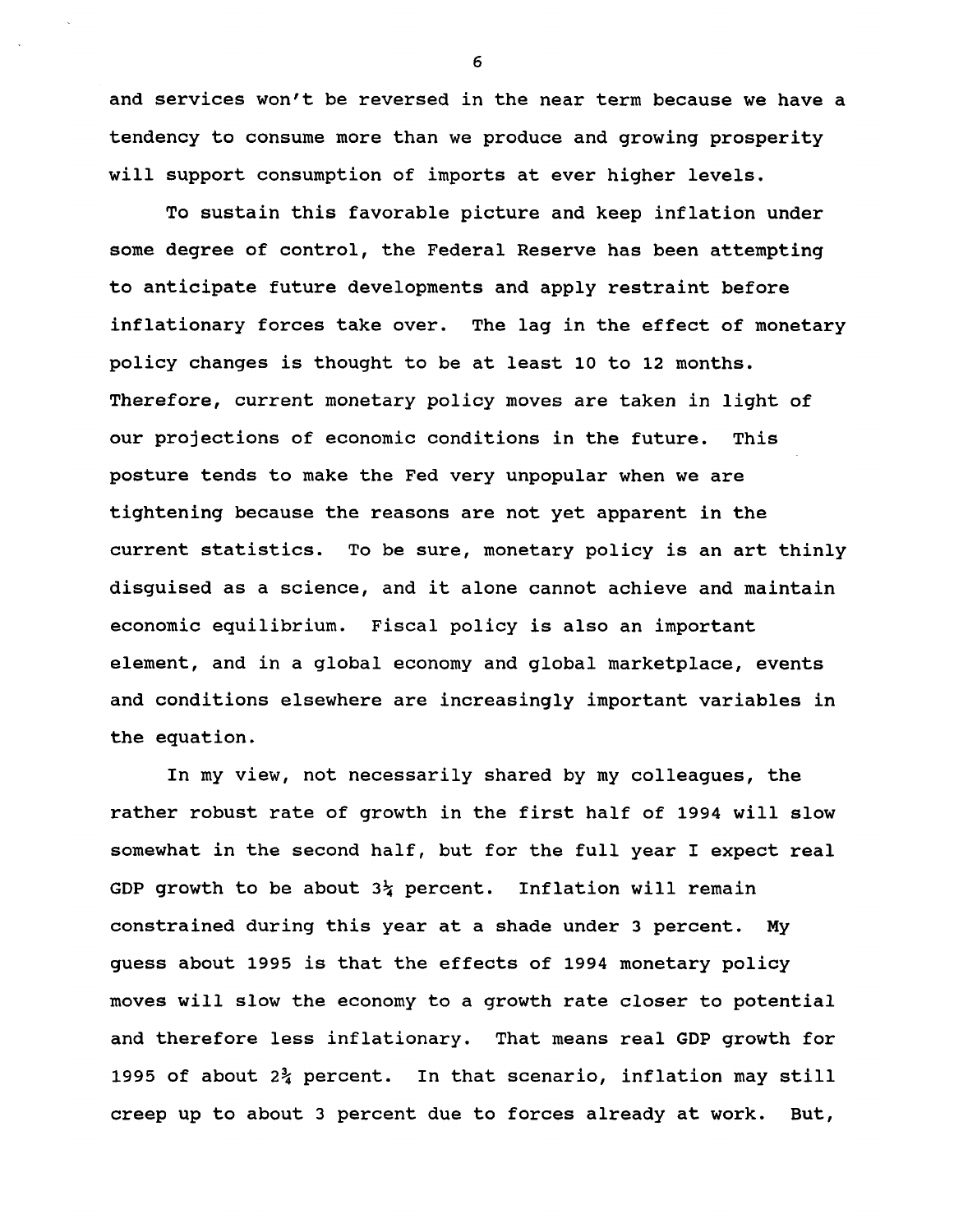**there is, I think, a good chance that a growth pattern in that range can be sustained for some time without setting off an eruption of inflation.**

## **-o-**

**Let me switch now to banking. An important element in any healthy economy is a sound banking and financial system able and willing to finance economic expansion. I will not take your time to recite yet again the devastating effects of the collapse of much of the thrift industry in the United States. It has been an Augean Stables mess that will cost perhaps \$150 billion when all is said and done. But, it is substantially behind us now. Also behind us are the related troubles in the commercial banks resulting from bad commercial real estate loans, made in the euphoric days when no one believed real estate values could do anything but continue to rise at a brisk pace. In the feeding frenzy to get and keep market share in that sure-thing environment, overconfidence resulted in compromised lending standards, inadequate equity in projects and overestimated markets resulting in badly financed gross overbuilding. Only now, five years later, is there any sign of real revival in commercial real estate construction.**

**Foreclosures, provisions and charge-offs wreaked havoc on bank operating statements and capital accounts, and just at the time we were phasing into compliance with the Basle risk-based capital standards. Several hundred banks failed and some of the very largest teetered on the brink of failure before regaining their balance.**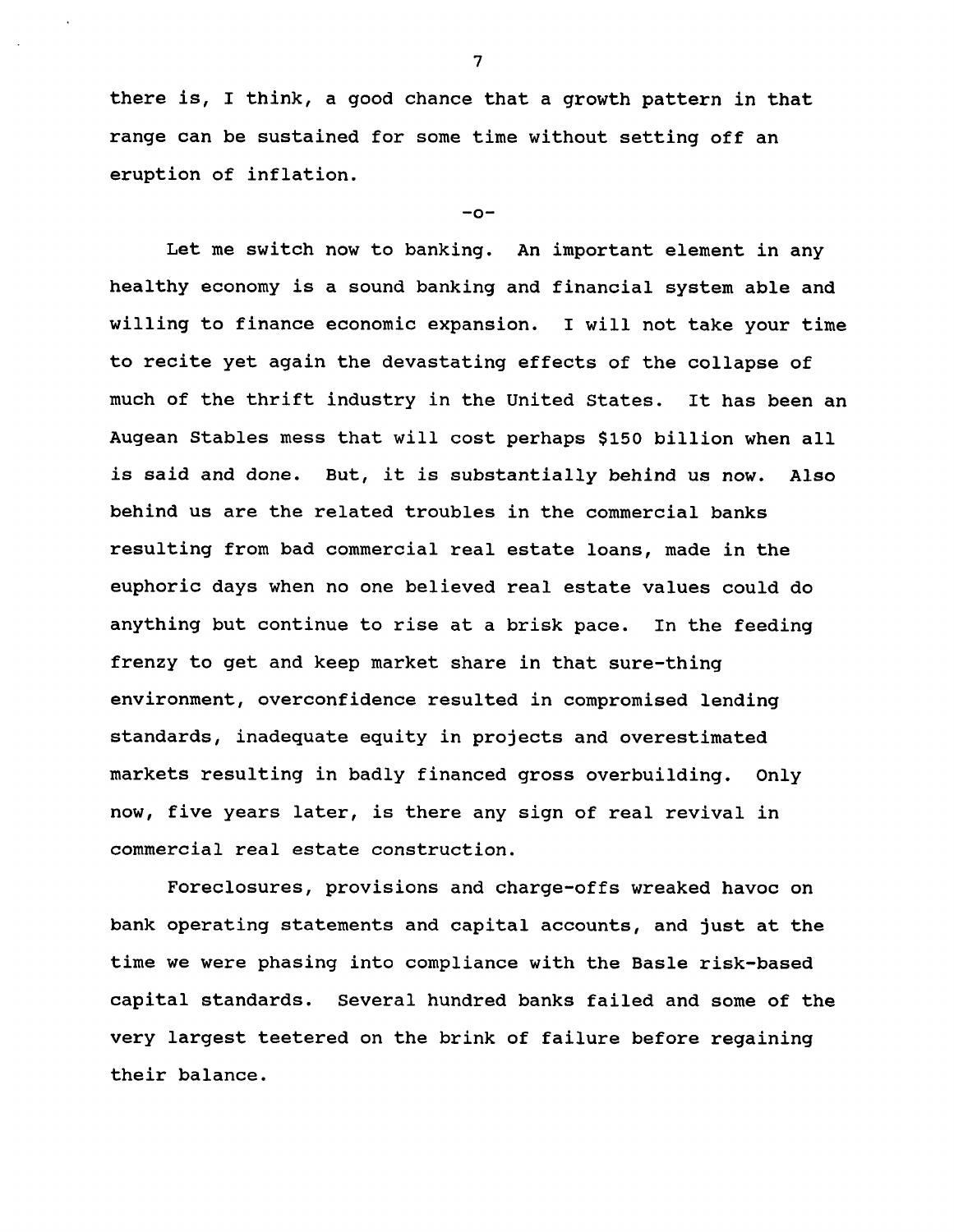**In their efforts to rebuild their balance sheets and revitalize their income statements, banks significantly tightened credit standards and loan terms. The resulting contraction in bank credit probably contributed to the recession which, in turn, reduced demand for credit as businesses worked down inventories and reduced receivable ledgers in the face of shrinking sales.**

**The banking industry not only survived, but it has roared back to record profits and the strongest capital positions in thirty years. The largest 50 bank holding companies, which account for roughly two-thirds of the assets of the entire industry, are a useful proxy for industry-wide performance. For the first half of 1994, these banking organizations had a return on assets calculated on an annual basis of 111 basis points compared with 115 basis points in the first half of 1993. However, a new accounting rule, which caused banks to eliminate grand-slam netting of nonqualifying derivatives, had the effect of increasing reported assets. Adjusting for that accounting change, the return on assets performance of the top 50 was the same for both years.**

**While net interest margins narrowed as the result of higher interest rates and trading profits contracted, reduced overhead costs and lower provisions for loan losses more than offset those negative trends.**

**Assets and loans both grew at a healthy pace on a year-toyear basis, with assets up 8.6 percent and loans up 6.0 percent. Very difficult market conditions, rising interest rates, and market volatility reduced trading revenues and resulted in many banks substantially decreasing their risk positions, particularly**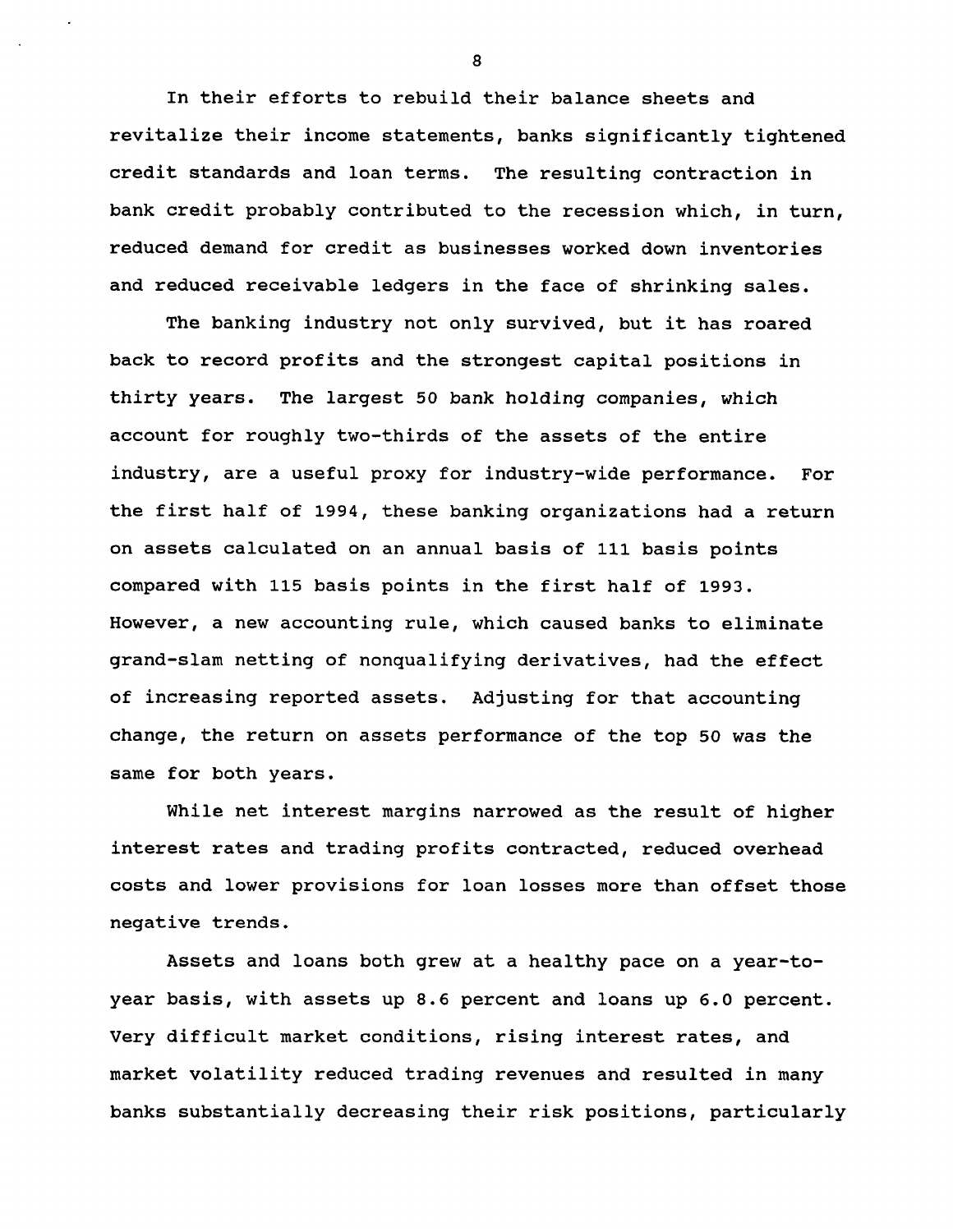**in derivatives trading. Better expense control also contributed heavily to improved earnings. Overhead expenses relative to revenue peaked in 1990 at 70 percent. At present, the ratio is 64 percent and bank managers continue to put heavy emphasis on further improvement in the future. Loan loss reserves are at about \$38 billion for the top 50. That works out to 177 percent of nonperforming loans. The ratio has improved dramatically from 1991 when it stood at only 73 percent of nonperformers.**

**Capital ratios have also improved. The capital markets have provided significant amounts of both new equity and debt capital. These factors, along with strong earnings, have raised the total risk-based capital of the top 50 to more than 13 percent and the equity ratio to 7.2 percent.**

**The return on equity for the first half was 15.5 percent, down a bit from a year earlier. As a matter of fact, a number of banks, believing they have too much capital to generate a return satisfactory to the markets, have started or announced programs to repurchase some of their shares. But, they will remain after the repurchase well capitalized and have high overall ratings for safety and soundness.**

**Again, using the top 50 bank holding companies as a proxy, one can conclude that the industry is in excellent shape financially and current survey information and anecdotal intelligence indicate aggressive competition among banks to obtain loans. That obviously bodes well for continued economic growth.**

**There have been two legislative initiatives over the last year or so which have potential importance to banking in the**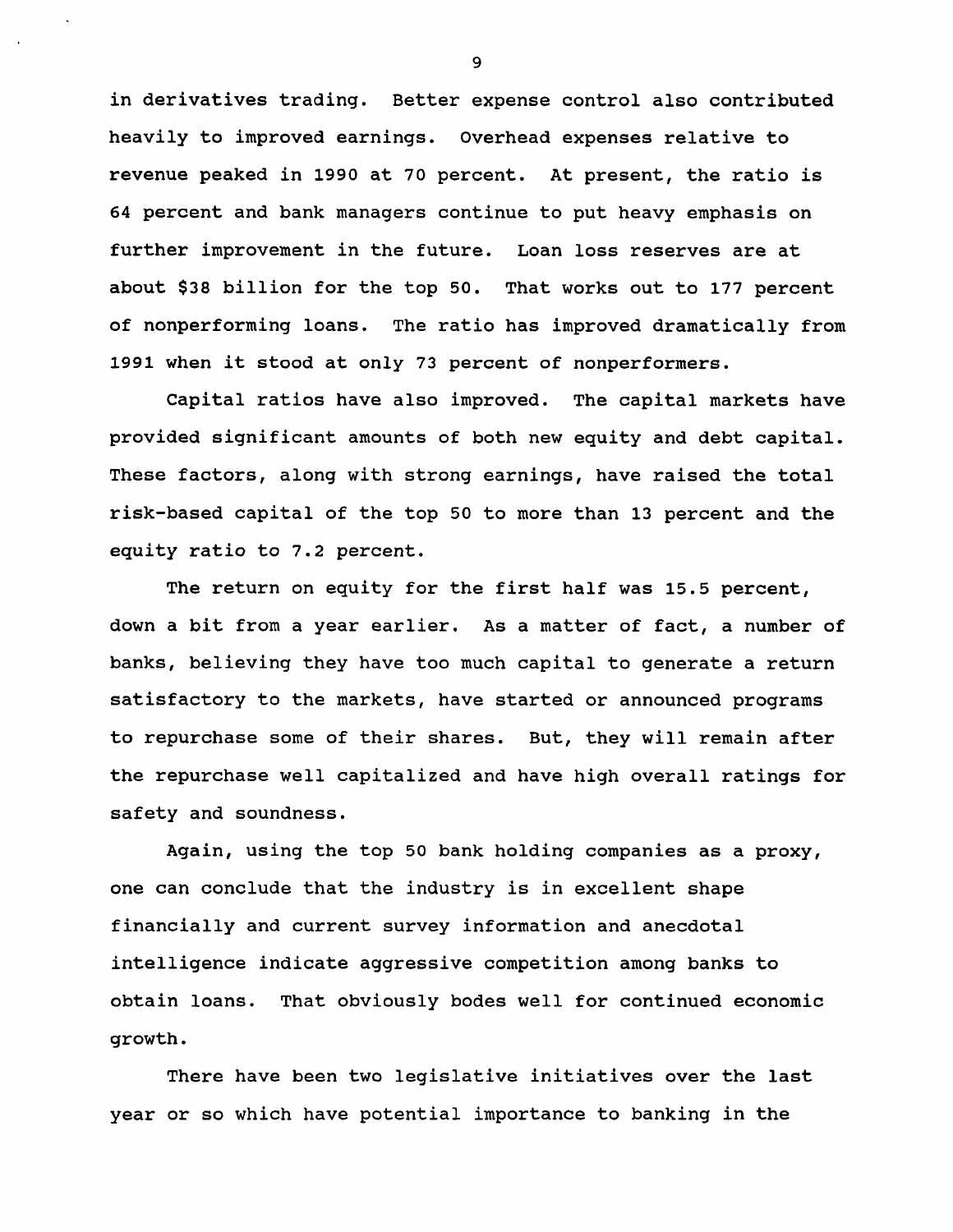**United States, both for U.S. banks and foreign banks operating in the United States. The first is a broad act to provide financial assistance to organizations engaged in direct financing of community development projects. Since the purpose of the legislation was certain to attract wide political support in both parties, additional features were added which might not fair so well on their own. Among those were several modest attempts to relieve some of the regulatory burden on the banks, including a mandate to the regulatory agencies to review rules and regulations and eliminate obsolete or unnecessary ones. Taken individually, none of the relief measures are revolutionary. But taken in the aggregate, they constitute a significant reduction of burden. The bill passed both houses of Congress and may have already been signed by the President as we speak.**

**The second initiative, of even more importance to foreign banks, is a bill to permit interstate branching by banks. This will be the final step in breaking down the artificial barriers to geographic expansion. Included in the bill is authorization for foreign banks to branch interstate as well. In that case, the House conferees prevailed over the Senate conferees who had favored requiring foreign banks who wished to branch interstate to do so through a U.S. subsidiary bank rather than directly. That would have placed foreign banks at a distinct competitive disadvantage and would have been contrary to our established policy of national treatment. The bill also proposes a threeyear moratorium on assessing examination fees to foreign banks. By that time the fee issue for all banks will have been examined more thoroughly.**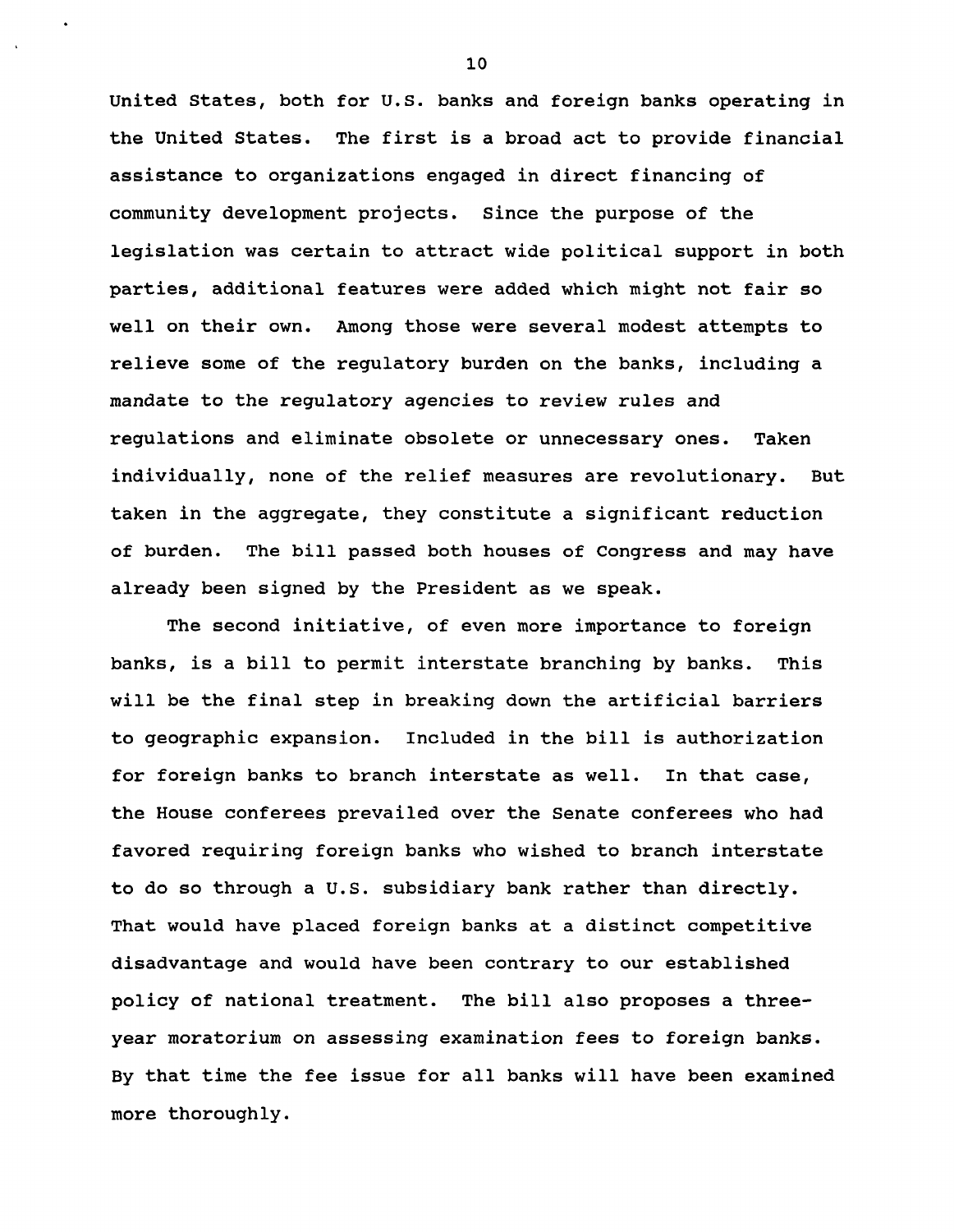**It is expected that this revised legislation will pass after Congress reconvenes this week. In the unlikely event that it does not or that the President fails to approve it, the Federal Reserve will be obligated to begin to collect examination fees from foreign banks in the near future.**

**Finally, let me say a few words about derivatives. The explosive expansion of the use of derivative products, both for hedging and speculating, has created rising concern in the United States.**

**The topic is being discussed currently in an overheated environment created by recent market volatility, a few sizable accidents and a media reaction which has created an aura of mystery and danger. Those factors have stimulated the habitual reaction of Congress which is to regulate everything that moves.**

**Some would like us to believe that derivatives are a new phenomenon — in fact, so new, so complicated and so dangerous that no one presently living can possibly understand them, let alone know how to manage them. Not so! Derivatives have been around for a long time and have been used primarily to contain risk by providing a way to hedge against price volatility, primarily in commodities but also in financial instruments. Futures and options contracts are veterans of tens of generations of use in the commodities markets; and forwards, short positions, puts and calls have been factors in financial markets as well.**

**To be sure, these instruments have not always been used solely on defense or to minimize risk. By their very nature, they can also be used for speculative purposes. But, then, what financial instruments cannot be used for speculation? In the**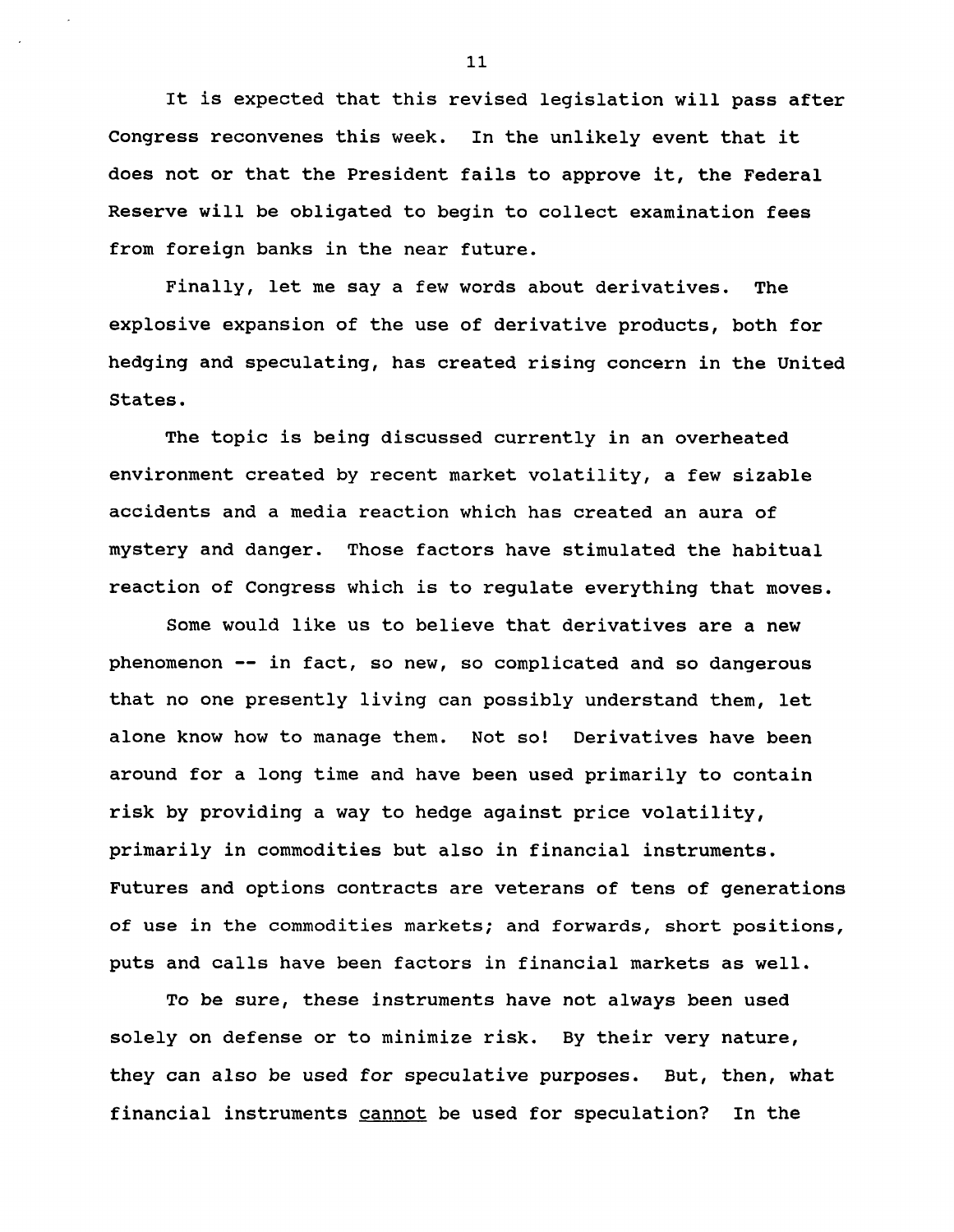**most simplistic illustration, it can be argued that a person buying a share of stock, expecting the price of that share to go up while it is held, is speculating. If the price goes up, there is a profit; if it goes down, there is a loss. And, if the company invested in fails, the investors loses everything. The size of the bet only makes it more dramatic, but it doesn't change the fundamental elements of the transaction.**

**The complexity of certain of the newer, more exotic derivative instruments may make their operations more difficult to understand, particularly under varying degrees of volatility in the markets. To try to understand these new instruments, very sophisticated mathematical models have been designed to simulate the behavior of markets and of market instruments like these sophisticated derivatives during episodes of volatility which may be triggered by wide swings in interest rates.**

**During the recent episodes, some of the models failed to provide the guide to safe harbor because they assumed narrower swings in interest rates than actually took place.**

**Those who invest in hedge funds are generally well-heeled speculators, willing to take very significant risks in pursuit of higher than usual profits. Where the minimum investment is \$250 thousand or even as much as \$1 million, are we really concerned that some of the rich high-rollers lose a bundle in the course of a market adjustment? Well, I, for one, have not shed any tears over them. There is no evidence that uninformed widows and orphans are playing the derivatives market, unless, of course, they are very rich widows and orphans who should know what they are doing. And, if that's the case, who cares.**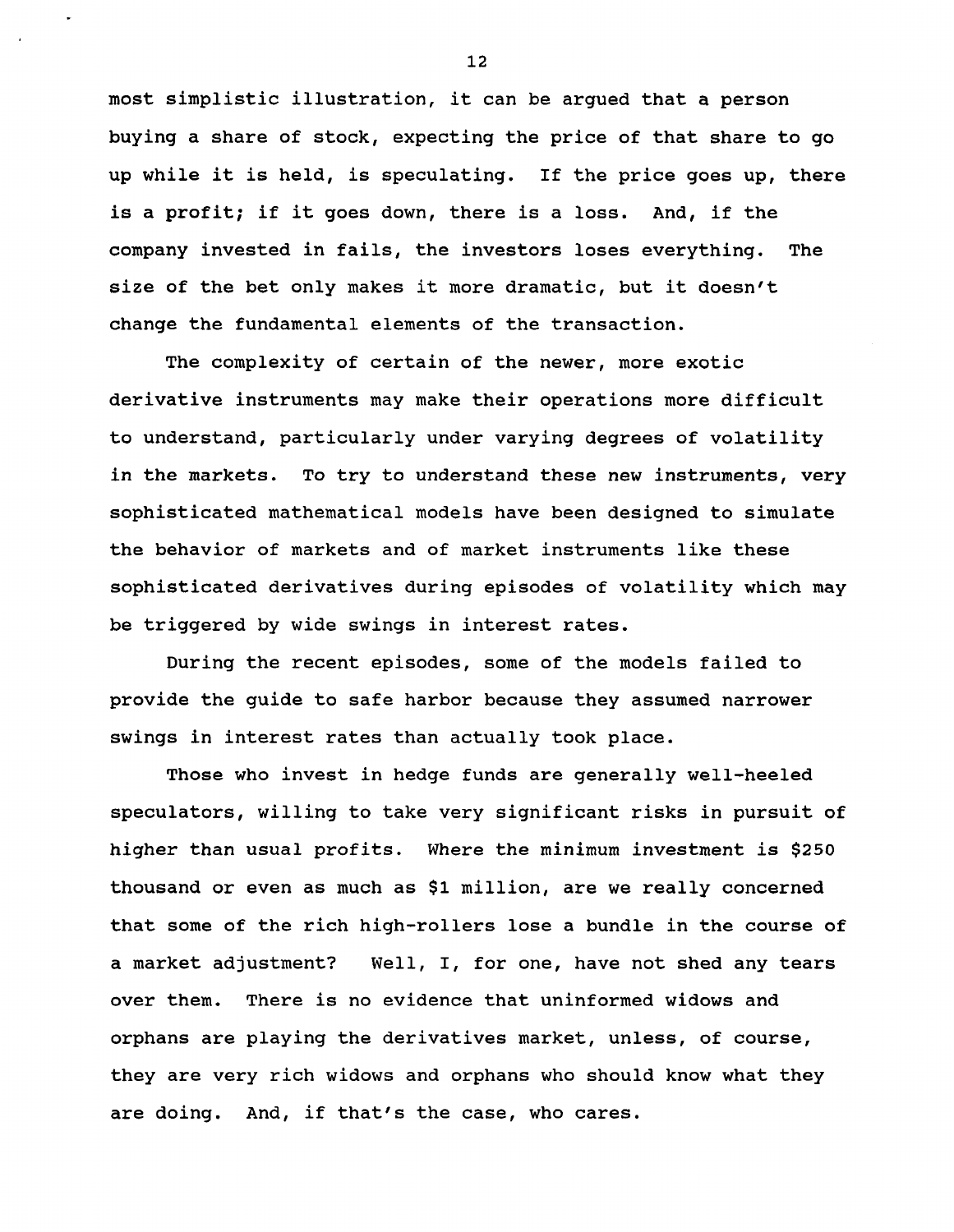**Much of the current rhetoric urging legislation to regulative derivatives and their use focuses on threats to the safety and soundness of banks. Some argue that proprietary trading in derivative instruments is extraordinarily risky and, therefore, inappropriate for United States banks with insured deposits. But, making term loans to businesses is probably the riskiest business of banks and we don't give that a second thought.**

**A simple but useful definition of banking is that the banker essentially manages financial risks for his depositors. His job is to manage risk not avoid it. It is certainly reasonable to assume that exotic, or at least exotically named derivatives are riskier than single-family mortgage loans. But does it follow that they are, therefore unmanageable and should be prohibited to banks?**

**Let's be realistic. Derivatives are not new. They are not mysterious. And, if managed properly, like any risk, they are not particularly dangerous. A race car is not in and of itself a dangerous vehicle. It is only dangerous and life threatening in the hands of an ordinary driver. And, in that analogy lies the answer to the question of what to do about derivatives.**

**I am convinced that with full disclosure by banks of their derivatives activities and exposure, trained auditors and examiners will be able to assess the risk inherent in the activity and then make an informed judgment whether the risk management process in the bank is adequate to protect against disastrous loss that would threaten depositors and shareholders. A good risk management system must include:**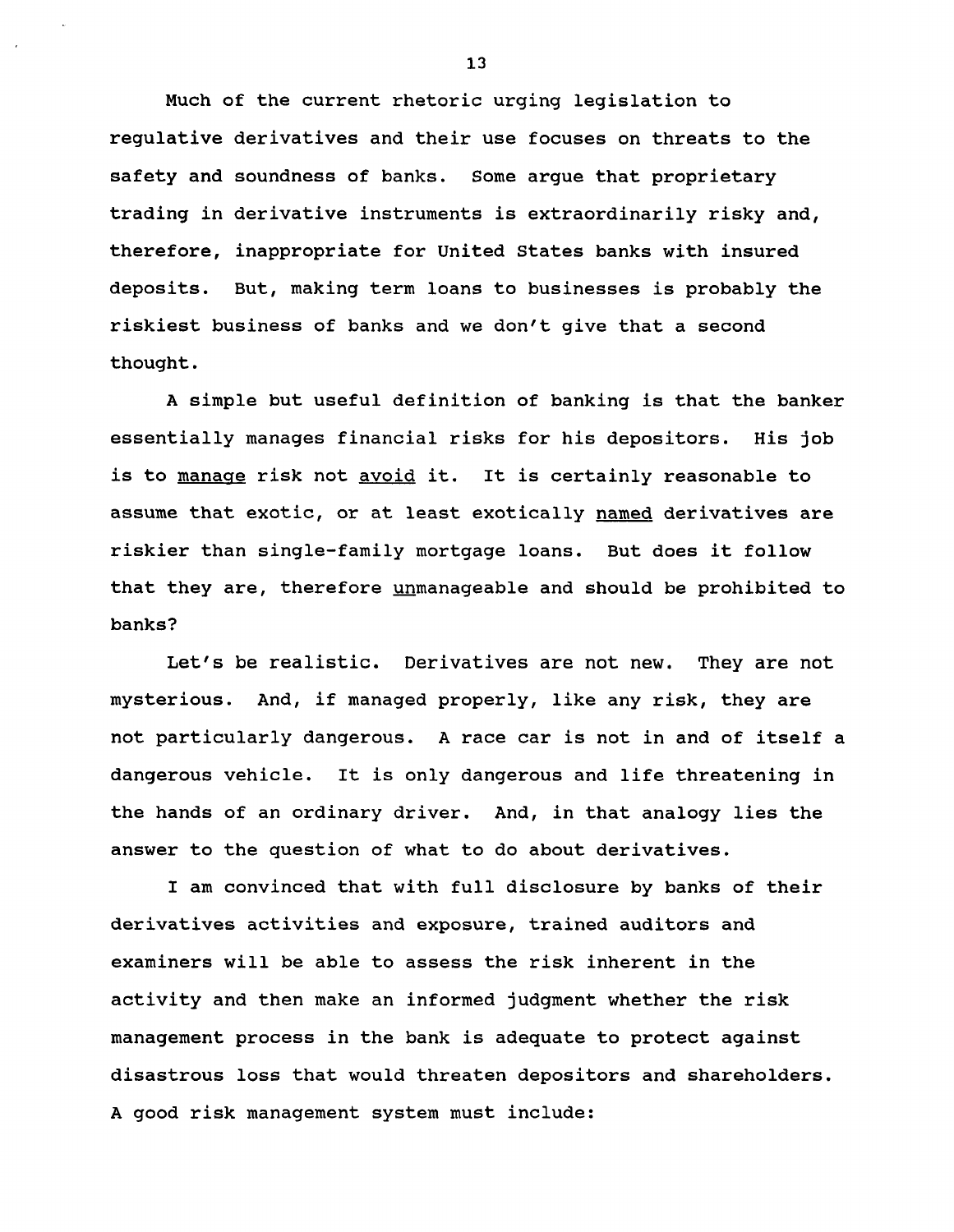- $-$ **A position monitoring and reporting system capable of keeping management absolutely current with market developments and the bank's position.**
- **Stop-loss disciplines should be in place to automatically trigger the close-out of deteriorating positions.**
- **Exposure limits should be in place for each category of risk undertaken and these should be specifically known to and approved by the board of directors.**
- **Credit policies and procedures should provide for adequate assessment of counter-party credit risk.**
- **Authority to make exceptions to position limits and stop-loss procedures should be vested in senior management officials who are not responsible for the profitability of the trading operations.**
- **Market models used for designing investment and trading strategies should enable management to "stress test" the bank's position to identify emerging problems in a changing market.**
- **And, finally, management, both top management and trading management, should have a thorough understanding of the instruments and how they are being used; and trading management should be experienced in trading in volatile as well as stable markets.**

**If examiners have enough information disclosed to them to make an accurate assessment of the degree of risk undertaken by a bank, they should then be able to judge the ability of a given institution to handle that risk and take whatever steps needed to**